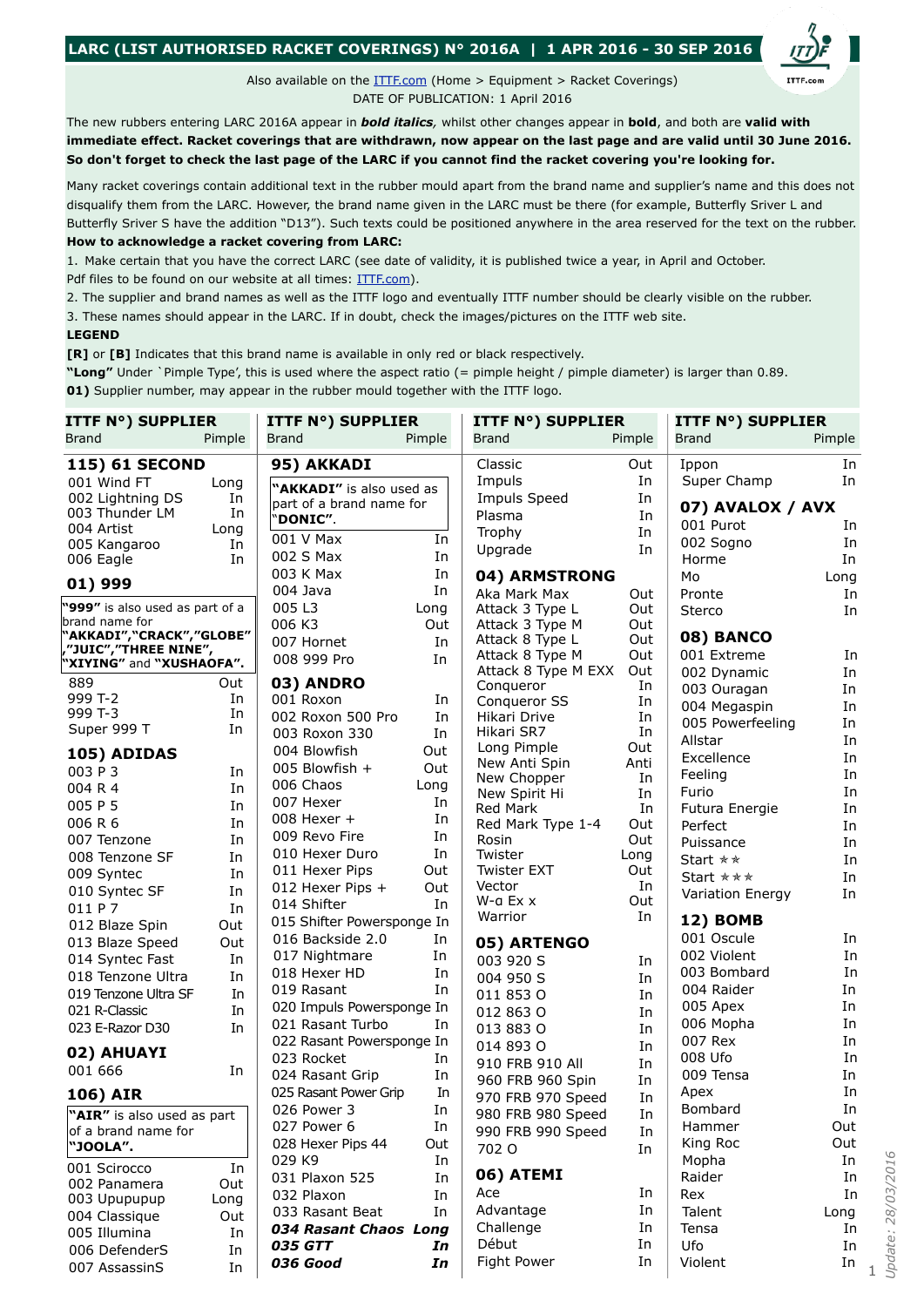| <b>ITTF N°) SUPPLIER</b> |          | <b>ITTF N°) SUPPLIER</b>  |          | <b>ITTF N°) SUPPLIER</b>                       |            | <b>ITTF N°) SUPPLIER</b>   |                      |
|--------------------------|----------|---------------------------|----------|------------------------------------------------|------------|----------------------------|----------------------|
| Brand                    | Pimple   | <b>Brand</b>              | Pimple   | Brand                                          | Pimple     | Brand                      | Pimple               |
| 14) BUTTERFLY            |          | 16) CHAMPION              |          | 006 B.A.D. Best                                |            | Coppa Tenero               | In                   |
| 001 Tenergy 05           | In       | "CHAMPION" is used as     |          | Anti Defence                                   | Anti       | Desto F1                   | In                   |
| 002 Tenergy 25           | In       | part of a brand name for  |          | 007 Predator                                   | Long       | Desto F2                   | In                   |
| 003 Tenergy 64           | In       | "SCHILDKRÖT".             |          | 008 Superwall                                  | Long       | Desto F3                   | In                   |
| 005 Spinart              | In       | 001 V 7                   | In       | 009 Hardcore                                   | In         | Duo                        | In                   |
| 006 Sriver G3            | In       | 002 V 5                   | In       | 010 Burnout                                    | Out        | Easy-Slick                 | In                   |
| 007 Sriver G3 FX         | In       | Hexa                      | In       | 011 Tenacious Violence In<br>012 Breakout      | Out        | Liga                       | In                   |
| 008 Roundell             | In       | Khan                      | In       | 013 Transformer                                | Anti       | Piranja FD TEC             | Long                 |
| 009 Tenergy 05 FX        | In       | 17) CORNILLEAU            |          | 014 Master-Anti                                | Anti       | Quattro                    | In                   |
| 010 Tenergy 25 FX        | In       | 001 $*$                   | In       | 015 Killing Defender                           | In         | Quattro A'Conda            | In                   |
| 011 Tenergy 64 FX        | In       | 002 * *                   | In       | 016 Hellcat                                    | Out        | Quattro Formula            | In                   |
| 012 Flarestorm II        | Out      | 003 ***                   | In       | 017 Rebellion                                  | Long       | Slice 40<br>Solo           | In<br>In             |
| 013 Addoy                | In       | 004 ****                  | In       | 018 Diabolic                                   | Anti       | Sonex JP Gold              | In                   |
| 014 Wakaba               | In       | $005$ *****               | In       |                                                |            | Twingo                     | In                   |
| 015 Pan Asia             | In       | $006$ ******              | In       | 164) DERWIND                                   |            | Vari-Slick                 | In                   |
| 016 Yuki                 | In       | 007 Performa 1            | In       | 001 Stolz                                      | In         | Vario                      | In                   |
| 017 Dignics              | In       | 008 Performa 2            | In       | 002 Rayhe                                      | In         | Vario Soft                 | In                   |
| 018 Tenergy 80           | In       | 009 Pilot Advance         | In       | 149) DINGO SWISS                               |            | 22) DONIER                 |                      |
| 019 Largestorm           | Out      | 010 Pilot Power           | In       | 001 Ding Yi                                    | Out        | Max                        | In                   |
| 020 Tenergy 80 FX        | In       | 013 Drive Style           |          | 002 Zik Zak                                    | Long       | Max Attack                 | In                   |
| 021 Lemuria              | In       | 014 Drive Control         | In<br>In | 21) DONIC                                      |            | Versus                     | In                   |
| 022 Bryce Highspeed      | In       | 015 Start Up'             | In       | 001 Coppa JO Platin                            |            |                            |                      |
| 023 Impartial XS         | Out      | 016 Pulse Racer           | In       | 002 Vario Gold                                 | In<br>In   | 23) DOUBLE FISH            |                      |
| 024 Impartial XB         | Out      | 017 Pulse Rider           | In       | 003 Alligator Def                              | Long       | 001 A One                  | In                   |
| Addoy                    | In       | 018 Target Ultim          | In       | 006 Baracuda                                   | In         | 002 FA213<br>003 FC218     | In<br>In             |
| <b>Bryce</b>             | In       | 019 Target Sound          | In       | 008 Baxster LB                                 | Out        | 004 FS232                  | In                   |
| Bryce FX                 | In       | 020 Target Force          | In       | 009 Twister LB                                 | Out        | 005 FL233                  | In                   |
| <b>Bryce Speed</b>       | In       | 021 Target Pro GT         | In       | 010 Vario Big Slam                             | In         | 006 8338                   | In                   |
| Bryce Speed FX           | In       | 022 Pilot Fast            | In       | 011 Acuda S1                                   | In         | 007 8484                   | In                   |
| Catapult                 | In       | 023 Pilot Sound Power     | In       | 012 Acuda S2<br>013 Acuda S3                   | In<br>In   | 008 1615                   | Long                 |
| Cermet                   | In       | 024 Drive Speed           | In       | 014 Coppa X1                                   | In         | 009 815                    | In                   |
| Challenger Attack        | Out      | 025 Drive Spin            | In       | 015 Coppa X2                                   | In         | 010 820 A                  | Out                  |
| Driver                   | In $[R]$ |                           |          | 016 Coppa X3                                   | In         | 011 830                    | In                   |
| Ekrips                   | In       | 18) CRACK                 |          | 017 Traction II                                | In         | 012 Volant<br>013 Volant 2 | In<br>In             |
| Feint AG                 | Long     | 999                       | In       | 018 Traction MS                                | In         | 014 Volant 3               | In                   |
| Feint Long II            | Long     | Master                    | In       | 019 Waldner Legend                             | In         | 015 Athlon 1               | In                   |
| Feint Long III           | Long     | <b>SP</b><br>Twister      | In<br>In | 022 Alligator Anti                             | Anti       | 016 Athlon 2               | In                   |
| Feint-Ox                 | Long     |                           |          | 023 Anti Classic<br>024 Acuda S1 Turbo         | Anti<br>In | 017 Qiji                   | In                   |
| Feint-Soft               | Long     | 99) CTT                   |          | 025 Bluefire M1                                | In         | 815                        | In                   |
| Flarestorm               | Out      | 001 National Pride        | In       | 026 Bluefire M2                                | In         | 820A                       | Out                  |
| Flextra                  | In       | 002 National Strike       | In       | 027 Bluefire M3                                | In         | 830                        | In                   |
| Large 44 DX              | Out      | 003 National Pogo         | Long     | 029 Bluefire JP 01                             | In         | 1615                       | Long                 |
| Magnitude                | Long     | 004 National Hero         | In       | 030 Bluefire JP 03                             | In         | 8338                       | In                   |
| Morim                    | In       | 19) DARKER                |          | 031 Bluefire KR                                | In         | 8484                       | In                   |
| Orthodox-DX,103          | Out      | 001 Turbo 70              | In       | 032 Bluefire M1 Turbo                          | In         | F.A. 213                   | In                   |
| Pan Asia                 | In       | 002 Jayro                 | Long     | 033 Bluefire JP 01 Turbo<br>034 Bluefire JP 02 | In<br>In   | FC218                      | In                   |
| Raystorm                 | Out      | 003 Leone                 | In       | 035 Spike P1                                   | Long       | F.L. 233                   | In                   |
| Relop Attack             | Long     | 004 Crea                  | Out      | 036 Spike P2                                   | Long       | <b>FS232</b>               | In                   |
| Sapphira                 | In       | 005 Anessis               | In       | 037 Vario Blast                                | In         | Volant                     | In                   |
| Solcion                  | In       | Provine                   | In       | 038 Acuda Blue P1                              | In         | 24) DOUBLE                 |                      |
| Speedy-P.O.              | Out      | Spalbird                  | In       | 039 Acuda Blue P2                              | In         | <b>HAPPINESS / DHS</b>     |                      |
| Sriver EL                | In       |                           |          | 040 Acuda Blue P3                              | In         | 001 Hurricane              | In                   |
| Sriver FX                | In       | 20) DAWEI                 |          | 041 Desto F1 Plus                              | In         | 002 Hurricane II           | In                   |
| Sriver G2                | In       | 2008                      | In       | 042 Traction III<br>043 Blues T1               | In<br>In   | 003 Skyline                | In                   |
| Sriver G2 FX             | In       | 388A                      | In       | 044 V-Storm                                    | In         | 004 PF4                    | In                   |
| Sriver L                 | In       | 388A-4                    | In       | 045 Acuda Blue P1                              |            | 005 Skyline II             | In                   |
| Sriver S                 | In       | 388C-1                    | Out      | Turbo                                          | In         | 006 Skyline III            | In                   |
| Stayer                   | In       | 388D                      | Long     | 046 Bluefire Big Slam In                       |            | 008 Memo                   | In                   |
| Super Anti               | Anti     | 388D-1                    | Long     | 047 Desto F4                                   | In         | 009 Memo II                | In                   |
| Tackifire-C              | In       | Inspirit                  | In       | 048 Slice 40/CD                                | In         | 010 Memo III               | In                   |
| Tackifire-D              | In       | Saviga                    | In       | $\star$                                        | In         | 011 TNT                    | In                   |
| Tackifire SP             | In       | Saviga V                  | Long     | **<br>***                                      | In<br>In   | 012 TNT II                 | In                   |
| Tackiness-C              | In       | 118) DER-                 |          | Akkadi L2                                      | Long       | 013 6512                   | In                   |
| Tackiness-C II           | In       | <b>MATERIALSPEZIALIST</b> |          | Akkadi Taichi                                  | In         | 014 PF4-1                  | 28/03/2016<br>In     |
| Tackiness-D<br>Wakaba    | In<br>In | 001 Nightmare             | Anti     | Alpha-Slick                                    | In         | 015 G555                   | In                   |
| West Will                | Out      | 002 Beast                 | Anti     | Baxster                                        | Out        | 016 G666                   | In                   |
| Yuki                     | In       | 003 Undertaker            | Long     | Coppa                                          | In         | 017 G777                   | In                   |
|                          |          | 004 L.S.D. Long Super     |          | Coppa JO Gold                                  | In         | 018 G888                   | In                   |
| <b>15) CARREFOUR</b>     |          | Defence                   | Long     | Coppa JO Silver                                | In         | 019 TNT III                | <b>Jpdate:</b><br>In |
| Top Life                 | In       | 005 Spinparasite          | Anti     | Coppa Tagora                                   | In         | 020 Magician               | 2<br>In              |
|                          |          |                           |          |                                                |            |                            |                      |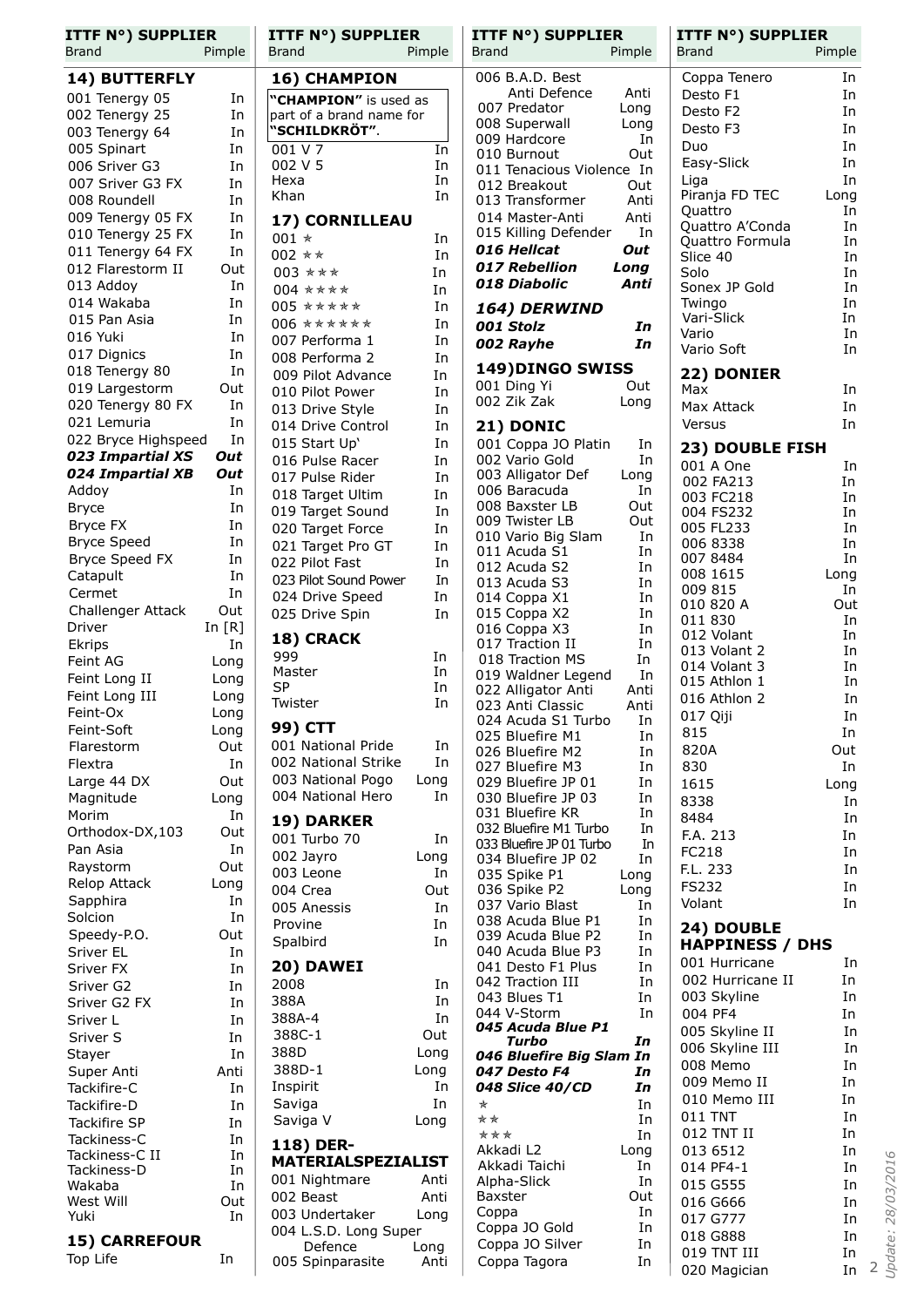| <b>ITTF N°) SUPPLIER</b>                           | <b>ITTF N°) SUPPLIER</b>                                    | <b>ITTF N°) SUPPLIER</b>                   | <b>ITTF N°) SUPPLIER</b>    |
|----------------------------------------------------|-------------------------------------------------------------|--------------------------------------------|-----------------------------|
| Pimple                                             | Brand                                                       | Brand                                      | Brand                       |
| Brand                                              | Pimple                                                      | Pimple                                     | Pimple                      |
| 021 Magician II<br>In                              | <b>26) DR NEUBAUER</b>                                      | R.I.T.C. 802-1<br>Out                      | 31) GKI                     |
| 022 Magician III                                   | 001 Special Defence                                         | R.I.T.C. 802-40                            | 001 Nano Sting              |
| In                                                 | In                                                          | Out                                        | Long                        |
| 023 Dipper                                         | 002 Goliath                                                 | R.I.T.C. 804                               | 002 Euro Chelonz            |
| In                                                 | In                                                          | Anti                                       | In                          |
| 024 Dipper II                                      | 003 Monster Classic Long                                    | R.I.T.C. 837                               | 004 ChelonZ HybridZ         |
| In                                                 |                                                             | Long                                       | In                          |
| 025 Dipper III<br>In                               | 004 Boomerang Classic Long                                  | R.I.T.C. 2000 Tack-Speed In                | 005 HybridZ GX<br>In        |
| 026 C7<br>Out<br>027 C8<br>Long                    | 005 Gorilla<br>Anti                                         | Sky-Wing<br>In<br>Super 729 FX<br>In       | 006 Hybridz Power<br>In     |
| 028 Cloud & Fog II<br>Long                         | 006 Grizzly<br>Anti<br>Anti                                 | Top Point<br>In                            | Euro Jumbo<br>In            |
| 029 Cloud & Fog III<br>Long                        | 007 Anti Special<br>$008A - B - S$<br>Anti                  |                                            | In<br>Euro Spintec          |
| 030 651                                            | 009 Fighter                                                 | 28) GAMBLER                                | Euro XX                     |
| Out                                                | Long                                                        |                                            | In                          |
| 031 652                                            | 010 Inferno Classic                                         | 001 Wraith                                 | Out                         |
| Out                                                | Long                                                        | In                                         | Nano Attack                 |
| 032 874                                            | 011 Desperado                                               | 002 Shadow                                 | In                          |
| Out                                                | Long                                                        | In                                         | Nano Force                  |
| 033 Dragonow                                       | 012 Terminator                                              | 003 Reflectoid                             | 32) GLOBE                   |
| Out                                                | Out                                                         | In                                         |                             |
| 034 Sharping<br>Out<br>035 Nittaku Hurricane II In | 013 Allround Premium Long                                   | 004 Sevens<br>In                           |                             |
| 036 Nittaku Hurricane III In                       | 014 Killer<br>Out<br>015 Number 1<br>Long                   | In<br>4 Kings                              | "GLOBE" is also used        |
| 037 Nittaku                                        | 016 Viper<br>Long                                           | Aces<br>In<br>Outlaw<br>In                 | as part of a brand name     |
| Hurricane Pro II                                   | 017 Buffalo                                                 | Peace Keeper                               | for "XUSHAOFA".             |
| In                                                 | Anti                                                        | Out                                        |                             |
| 038 Nittaku                                        | 018 Power Attack Anti                                       | Six Shooter<br>In                          | 001 Mo Wang<br>Long         |
| Hurricane Pro III                                  | 019 Viper Soft                                              |                                            | 002 Mo Wang II              |
| In                                                 | Long                                                        |                                            | Long                        |
| 043 Sharping Nittaku Out<br>044 Nittaku C7<br>Out  | 020 Aggressor<br>Out                                        | 150) GDS                                   | 003 888 II<br>Out           |
| 045 Tin Arc                                        | 021 Bison                                                   | 001 Devastator                             | 004 Do                      |
| In                                                 | Anti                                                        | In                                         | In                          |
| 046 Tin Arc II<br>In                               | Diamant<br>Out<br>In<br>Domination                          | 002 Firework<br>In                         | 888<br>Out                  |
| 047 Tin Arc III                                    | Out                                                         | 112) GENOTE                                | 889                         |
| In                                                 | Leopard                                                     |                                            | Out                         |
| 048 Gold Arc                                       | Pistol                                                      | 001 Peak-Power                             | 889-2                       |
| In                                                 | Out                                                         | In                                         | Out                         |
| 049 Gold Arc II                                    | Out                                                         |                                            | 979                         |
| In                                                 | Tornado Ultra                                               |                                            | Long                        |
| In<br>050 Gold Arc III                             |                                                             | <b>29) GEWO</b>                            | 999<br>In                   |
| 051 Tin Arc 5                                      | 107) DUNLOP                                                 | 001 Proton                                 | 999T                        |
| In                                                 |                                                             | In                                         | In                          |
| 052 Nittaku Tin Arc 5<br>In                        | 080 Evolution Max<br>In<br>090 Revolution Max<br>In         | 002 Stratos<br>In                          | Awala<br>In                 |
| 053 Cloud & Fog<br>Long<br>054 Hurricane 8<br>In   | 100 Revolution Max II<br>In                                 | 003 Reflexx<br>In                          | Ligin<br>In                 |
| 055 Hurricane 9                                    |                                                             | 004 Thunderball <sup>2</sup>               | Magicwand                   |
| In                                                 |                                                             | In                                         | In                          |
| 108 Hurricane III                                  | 156) EAKENT                                                 | 005 Return                                 | Prize                       |
| In                                                 |                                                             | In                                         | In                          |
| 651                                                | 001 Eiwaz                                                   | 006 Flexxon                                | Taiphoon Gold               |
| Out                                                | In                                                          | In                                         | In                          |
| 652                                                | 003 Rad                                                     | 007 Nanoflex                               | <b>Tropy</b>                |
| Out                                                | In                                                          | In                                         | In                          |
| 6512<br>In                                         | 152) EASTFIELD                                              | 008 Return Pro<br>In                       | <b>86) GUO AO</b>           |
| 874<br>Out<br>C7                                   | $001A$ Soft<br>In                                           | 009 Hype EL<br>In                          | 001 718<br>In               |
| Out<br>$C - 8$<br>Long                             |                                                             | 010 Proton Neo<br>In                       |                             |
| Cloud & Fog II<br>Long                             | 139) FÖERSTER                                               | In<br>011 Hype XT Pro<br>Mega Flex Control | 34) GUOQIU                  |
| Cloud & Fog III<br>Long                            | 001 H-OF2<br>In<br>002 OFF4JET<br>In                        | In<br>In<br>Nano                           | 001 Gong Fu<br>In           |
| In                                                 | $003$ ***                                                   | Target airTEC                              | AB                          |
| Dipper                                             | In                                                          | In                                         | In                          |
| In<br>Dipper II                                    |                                                             |                                            | FF<br>In                    |
| In<br>Dipper III                                   | 27) FRIENDSHIP                                              | <b>30) GIANT DRAGON</b>                    | HB<br>In                    |
| Dragonow<br>Out<br>G555<br>In                      | "FRIENDSHIP" is also used                                   | 001 Taichi<br>In                           | МG<br>Long                  |
| G666                                               | as part of a brand name for                                 | 002 Karate                                 | MG II                       |
| In                                                 |                                                             | In                                         | Long                        |
| G777                                               | "KOKUTAKU", "WINNING".                                      | 003 Meteorite                              | SS                          |
| In                                                 |                                                             | Long                                       | Out                         |
| G888                                               | 001 R.I.T.C. 729 - 5                                        | 004 Giant Long                             | 90) HAIFU                   |
| In                                                 | In                                                          | Long                                       |                             |
| Hurricane                                          | 002 R.I.T.C. 755 - 2 Long                                   | 005 Allround                               | 001 Whale                   |
| In                                                 |                                                             | In                                         | In                          |
| Hurricane II<br>In                                 | 004 R.I.T.C. 729 - 08<br>In                                 | 006 Guard<br>Anti<br>007 Submarine         | 002 Shark<br>In             |
| Hurricane III<br>In                                | 005 729 105<br>Out                                          | In<br>008 Topenergy<br>In                  | Out<br>003 Penguin          |
| Magician                                           | 006 729 Battle                                              | 009 Superspin G3                           | 004 Dolphin                 |
| In                                                 | In                                                          | In                                         | Out                         |
| Magician II<br>In<br>Magician III<br>In            | 007 729 Battle II<br>In                                     | 010 Superspin G4<br>In                     | 005 Whale III<br>In         |
| Memo<br>In                                         | 008 729 Origin<br>In<br>009 729 Aurora<br>In                | 011 Superveloce V12<br>In                  | 006 Shark III<br>In         |
| Memo II                                            | 729 Focus                                                   | 012 Dragon Talon                           | 007 Pirates 07              |
| In                                                 | In                                                          | Long                                       | In                          |
| In                                                 | 729 Focus II                                                | 013 Snowflake                              | In                          |
| Memo III                                           | In                                                          | Long                                       | 008 Pirates 08              |
| Nittaku C 7                                        | 729 Focus III                                               | 014 Cropcircles                            | 009 Octopus                 |
| Out                                                | In                                                          | Long                                       | Long                        |
| Nittaku Hurricane II<br>In                         | 729 High Point<br>In                                        | 015 Blast<br>Out<br>016 612<br>Out         | 010 O. Orca<br>In           |
| Nittaku Hurricane III                              | R.I.T.C. 563                                                | 017 Attack Long                            | In                          |
| In                                                 | Out                                                         | Long                                       | 011 Otariidae               |
| Nittaku Hurricane Pro II In                        | R.I.T.C. 563-1                                              | 018 Commander                              | 145) HAITIAN                |
| Nittaku Hurricane Pro III In                       | Out                                                         | In                                         |                             |
| PF4<br>In                                          | R.I.T.C. 729<br>In<br>R.I.T.C. 729-2<br>In                  | 019 Storm<br>In                            | 001 Hippocampus Speed<br>In |
| <b>PF4-1</b>                                       | R.I.T.C. 729-3                                              | 020 Future                                 |                             |
| In                                                 | In                                                          | In                                         |                             |
| Out                                                | R.I.T.C. 729-40H                                            | 021 Soft Anti                              | 35) HALLMARK                |
| Sharping                                           | In                                                          | In                                         |                             |
| Out                                                | R.I.T.C. 729-40S                                            | 022 Peril Anti                             | 002 Podium                  |
| Sharping Nittaku                                   | In                                                          | In                                         | In                          |
| In<br>Skyline                                      | R.I.T.C. 729 Cream<br>In                                    | 807<br>In<br>8086<br>In                    | 004 Pheonix<br>Long         |
| Skyline II                                         | R.I.T.C. 729 Dr. Evil                                       | 8087                                       | 005 Friction Special 2 Long |
| In                                                 | Out                                                         | In                                         |                             |
| Skyline III                                        | R.I.T.C. 729 Faster                                         | 8088                                       | 006 Green Power             |
| In                                                 | In                                                          | In                                         | In                          |
| TNT<br>In                                          | R.I.T.C. 729 GeoSpin<br>In<br>R.I.T.C. 729 GeoSpin Tacky In | 8228 A<br>Out                              | Frustration<br>Long         |
| TNT II                                             | R.I.T.C. 729 Higher                                         | 8228 B                                     | Out                         |
| In                                                 | In                                                          | In                                         | Half Long                   |
| TNT III                                            | R.I.T.C. 729 SP                                             | Extspeed                                   | Magic Pips                  |
| In                                                 | In                                                          | In                                         | Out                         |
| <b>25) DOUBLE POWER</b>                            | R.I.T.C. 729 SST<br>In                                      | Maxspin<br>In<br>In                        | Mirage<br>Anti              |
| No. 3080<br>In                                     | R.I.T.C. 755<br>Long                                        | Superspeed<br>Superspin<br>In              | Panther<br>Out              |
|                                                    | R.I.T.C. 799                                                | Superspin G2                               | Power Spin                  |
|                                                    | Out                                                         | In                                         | In                          |
|                                                    | Out<br>R.I.T.C. 802                                         |                                            |                             |

**u**<br>Update: 28/03/2016 *Update: 28/03/2016*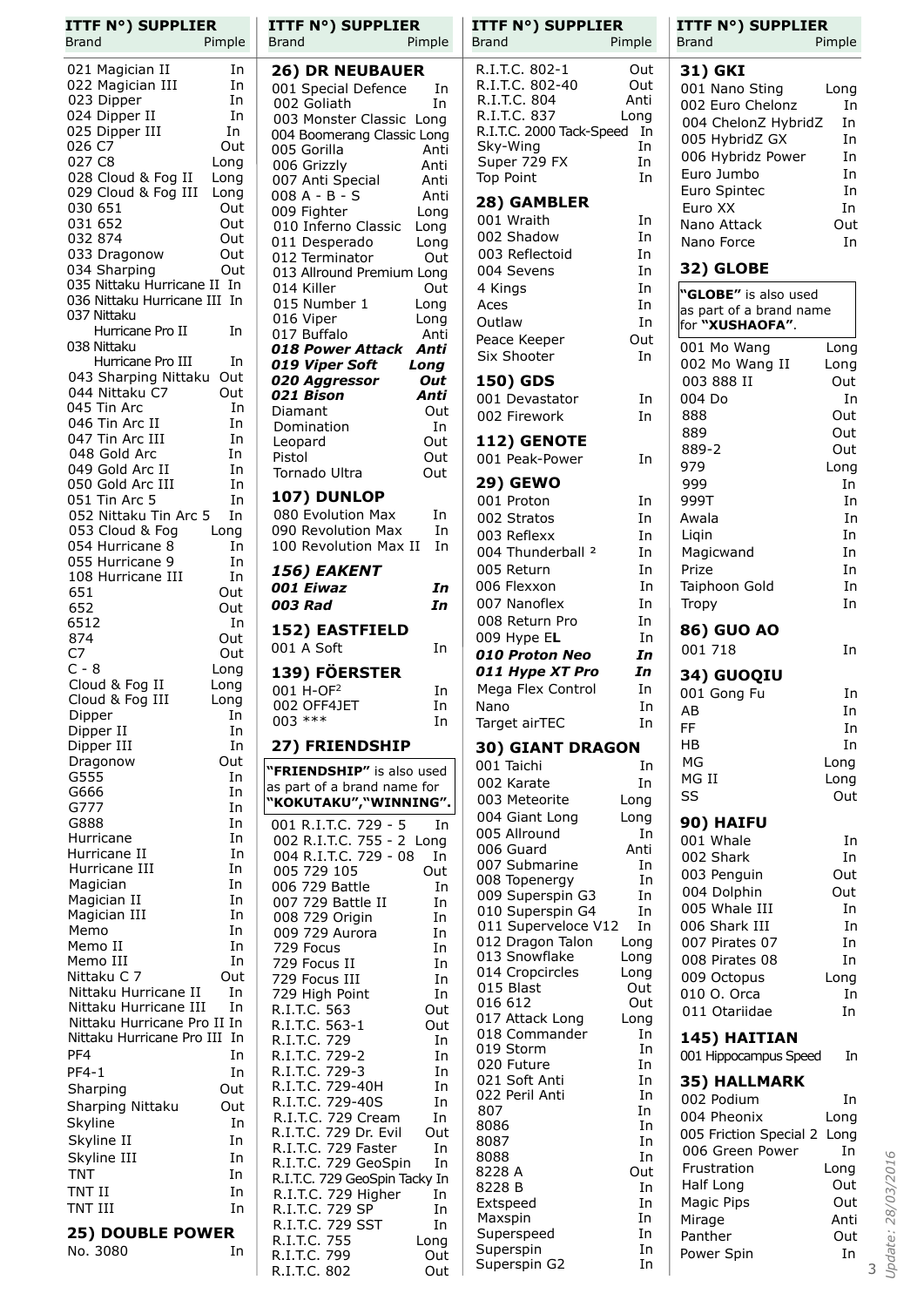| <b>ITTF N°) SUPPLIER</b><br><b>Brand</b><br>Pimple |             | <b>ITTF N°) SUPPLIER</b><br><b>Brand</b><br>Pimple |                      | <b>ITTF N°) SUPPLIER</b><br>Pimple<br>Brand |             | <b>ITTF N°) SUPPLIER</b><br><b>Brand</b><br>Pimple |            |
|----------------------------------------------------|-------------|----------------------------------------------------|----------------------|---------------------------------------------|-------------|----------------------------------------------------|------------|
| 104) HUARUITE                                      |             | Thema                                              | In                   | <b>46) LION</b>                             |             | 142) MYESTRO <sup>o</sup>                          |            |
| 001 Wujilong                                       | In          | Topspin                                            | In                   | 001 Roar                                    | In          | 001 m500                                           | In         |
| 36) IMPERIAL                                       |             | Tramp                                              | In                   | 002 Claw                                    | Long        | 002 m300                                           | In         |
| 001 Factor                                         | In          | <b>41) JUIC</b>                                    |                      | 003 Star                                    | In          | 51) NB ENEBE                                       |            |
| 002 Spinbreaker                                    | Long        | 004 Nanospin                                       | In                   | 004 2 Stars                                 | In          | $\star$                                            | In         |
| China                                              | In          | 005 Patisuma III                                   | Out                  | 005 3 Stars                                 | In          | **                                                 | In         |
| Crash                                              | In          | 006 Nano Spin II<br>$007T+$                        | In                   | 006 Super 3<br>007 5 Stars                  | In<br>In    | ***                                                | In         |
| Cyber Tacky                                        | In          | 010 Gekitetsu                                      | In<br>In             | 008 Aggressor                               | In          | Pro                                                | In         |
| Force                                              | In          | 999                                                | In                   | 009 Allrounder                              | In          | 91) NEOTTEC                                        |            |
| Rubber 11 20 one                                   | In          | 999 Élite                                          | In                   | 010 Elite Control                           | In          | 001 Hinomi                                         | In         |
| Rubber 45 20 one<br>Super Strike                   | In<br>In    | Dany V                                             | In                   | 011 Rebirth                                 | Out         | 002 Iken                                           | In         |
| Swift                                              | In          | DrivaSmash<br>Driva Smash Ultima                   | In<br>In             | 012 Radiant                                 | In          | 003 Katana                                         | In         |
|                                                    |             | Leggy R                                            | Long                 | 013 Firearms                                | Out         | 004 Tokkan                                         | Long       |
| <b>147) INZONE</b><br>001 Evolve                   | In          | Masterspin                                         | Out                  | International                               | In          | 005 Maxima<br>006 Enkei                            | In<br>In   |
| 004 Spin                                           | In          | Neo Anti                                           | Anti                 | Scirocco<br>SS 800                          | In<br>In    |                                                    |            |
| 005 Zett                                           | In          | Offense<br>Patisuma                                | Out<br>Out           | Typhoon                                     | In          | <b>94) NEXY</b>                                    |            |
| 157) ITC                                           |             | Patisuma II                                        | Out                  | XA 900                                      | In          | 001 Demian                                         | In         |
| 001 Powercell RS                                   | In          | Scramble                                           | In                   |                                             |             | 002 Kairos                                         | Out        |
| 002 Powercell MP                                   | In          | SpinSpiel                                          | In                   | 47) LKT                                     |             | 003 Chaos<br>004 Elpis                             | Long<br>In |
|                                                    |             | 43) KILLERSPIN                                     |                      | 001 Rapid Speed<br>002 Rapid Power          | In<br>In    | 005 Karis                                          | In         |
| 38) JAPTEC<br><b>Balance</b>                       | In          | 002 Fortissimo                                     | In                   | 003 Rapid Sound                             | In          |                                                    |            |
| DL - 01                                            | Long        | Nitrx-4Z                                           | In                   | 004 Rapid Soft                              | In          | 53) NIMATSU                                        |            |
| Experience                                         | In          | <b>144) KIM TAEK SOO</b>                           |                      | Recoil                                      | In          | 002 Zerberus<br>Hurricane                          | Long<br>In |
| Performance                                        | In          | 001 K7                                             | In                   | Torrent E.G.S.                              | In          | Pegasus                                            | In         |
| Precision                                          | In          | 002 K5                                             | In                   | 158) LOKI                                   |             | Scorpion                                           | In         |
| 40) JOOLA                                          |             | 003 K3                                             | In                   | 001 T III                                   | In          | Spinfighter ***                                    | In         |
| 001 Express                                        | In          | 004 Z808                                           | Long                 | 48) METEOR                                  |             | XX5                                                | In         |
| 002 Shark                                          | Long        | 005 Large King                                     | Out                  | 575                                         | Long        | 54) NITTAKU                                        |            |
| 003 Orca                                           | Long        | 006 Exodus                                         | Out                  | $71 - 1$                                    | Long        |                                                    |            |
| 004 Amy<br>006 Express Ultra                       | Anti<br>Out | 44) KINSON                                         |                      | $71 - 2$<br>813                             | Out<br>In   | "NITTAKU" is also<br>used as part of some          |            |
| 007 Phénix                                         | In          | Perfect                                            | In                   | 835                                         | In          | brand names for "DOUBLE                            |            |
| 008 X-Plode                                        | In          | Super Spin                                         | In                   | 845                                         | Long        | HAPPINESS/DHS".                                    |            |
| 010 Turbo                                          | In          | <b>45) KOKUTAKU</b>                                |                      | 8512                                        | Long        | 001 Moristo RS                                     | In         |
| $011$ Samba +                                      | In          | <b>Big Star</b>                                    | In                   | 9012                                        | Long        | 002 Renanos Bright                                 | In         |
| 013 Rhyzm                                          | In          | BLütenkirsche 868                                  | In                   | 49) MILKY WAY                               |             | 003 Specialist Hibiki                              | Out        |
| 014 UPP                                            | In          | BLütenkirsche 868 Tokyo<br>Clitter                 | In<br>Out            | 001 Apollo                                  | In          | 004 Narucross 44                                   | Out        |
| 015 Maxxx                                          | In          | Friendship 729 Super                               | In                   | 002 Sun                                     | In          | 005 Annsort<br>006 Hammond FA Speed Out            | In         |
| 016 Novic<br>017 Maxxx-P                           | In<br>In    | Spec-V                                             | In                   | 003 Moon<br>004 Moon Speed                  | In<br>In    | 007 Hammond Pro B                                  | In         |
| 018 Rhyzm-P                                        | In          | Spindle                                            | In                   | 007 Big Dipper                              | In          | 008 Renanos BS                                     | In         |
| 019 Infinity                                       | In          | Synchron                                           | In                   | 010 Qing                                    | Long        | 009 Renanos Hold                                   | In         |
| 020 GX75                                           | In          | Tuple 007                                          | In                   | 011 Uranus Poly                             | Out         | 011 Narucross GS                                   | In         |
| 021 4 All                                          | In          | Tuple 007 Taiwan                                   | In<br>Out            | 955<br>9000                                 | Long        | 012 Learner                                        | In         |
| 022 4 You                                          | In          | Tuple 110<br>Tuple 119                             | Out                  | Earth                                       | In<br>In    | 013 Wallest                                        | Long       |
| 023 Zack                                           | In          | Tuple 911                                          | Long                 | Jupiter                                     | In          | 015 Fastarc G-1                                    | In         |
| 024 Rhyzm-tech                                     | In          |                                                    |                      | Mars                                        | In          | 016 Fastarc S-1                                    | In         |
| 025 Samba 19<br>026 Samba 27                       | In<br>In    | <b>110) KTL</b>                                    |                      | Mercury                                     | In          | 017 Galze<br>018 Royallarge                        | In<br>Out  |
| 027 Samba Tech                                     | In          | 001 Black Power<br>002 Red Diamond                 | In $[B]$<br>In $[R]$ | Neptune<br>Pluto                            | Long<br>Out | 019 Retora                                         | In         |
| Anti Topspin Toni Hold Anti                        |             | 003 Stranger                                       | Long                 | Saturn                                      | In          | 020 Flyatt                                         | In         |
| Badman                                             | Long        | 004 Golden Star                                    | In                   | Venus                                       | In          | 021 Pimple Slide                                   | Out        |
| <b>Basic</b>                                       | In          | 005 Magic Power                                    | Out                  | 50) MIZUNO                                  |             | 022 Revspin                                        | In         |
| Compass                                            | In          | 006 Pro XP                                         | In                   | 005 Booster HP                              | Out         | 023 Jewellarge                                     | Out        |
| Drum                                               | In          | 007 Pro XT                                         | In                   | 006 Opti                                    | In          | 024 P 12                                           | In         |
| Energy                                             | In          | 008 Panther                                        | In                   | 007 Rookie                                  | In          | 025 Fastarc C-1<br>026 Zalt                        | In<br>In   |
| Energy X-tra                                       | In          | 009 Falcon                                         | In                   | 008 GF T48                                  | In          | 027 Alhelg                                         | In         |
| Fiesta<br>Mambo                                    | In<br>In    | 010 Rapid Speed<br>011 Rapid Sound                 | In<br>In             | 009 GF T45                                  | In          | 028 Flyatt Spin                                    | In         |
| Mambo H                                            | In          | 012 Rapid Soft                                     | In                   | 010 GF T40                                  | In          | 029 Lonfrict                                       | Long       |
| Octopus                                            | Long        | 013 Recoil                                         | In                   | 011 TH-0.35                                 | In          | 030 Beautry                                        | Out        |
| Peking                                             | In          | 014 Rapid Power                                    | In                   | 012 GF Pro                                  | In          | 031 Jammin                                         | In         |
| Samba                                              | In          | 015 Blue Ocean                                     | In                   | 013 Q3<br>014 Q4                            | In<br>In    | 032 Do Knuckle                                     | Out        |
| Smart                                              | In          | 016 Ping Pong Prince                               | In                   | Booster EV                                  | Out         | 033 Fastarc P-1                                    | In         |
| Smash                                              | In          | 017 Torrent                                        | In                   | Booster SA                                  | Out         | 034 Super Do                                       |            |
| Tango Extrem                                       | In          | 140) L.D.T.T                                       |                      | Polaris                                     | Out         | <b>Knuckle</b><br>Arufeel                          | Out<br>In  |
| Tango Ultra<br>Teacher                             | Out<br>In   | 001 EA777                                          | In                   | Unison                                      | In          | Best Anti                                          | Anti 4     |
|                                                    |             |                                                    |                      |                                             |             |                                                    |            |

*Update: 28/03/2016*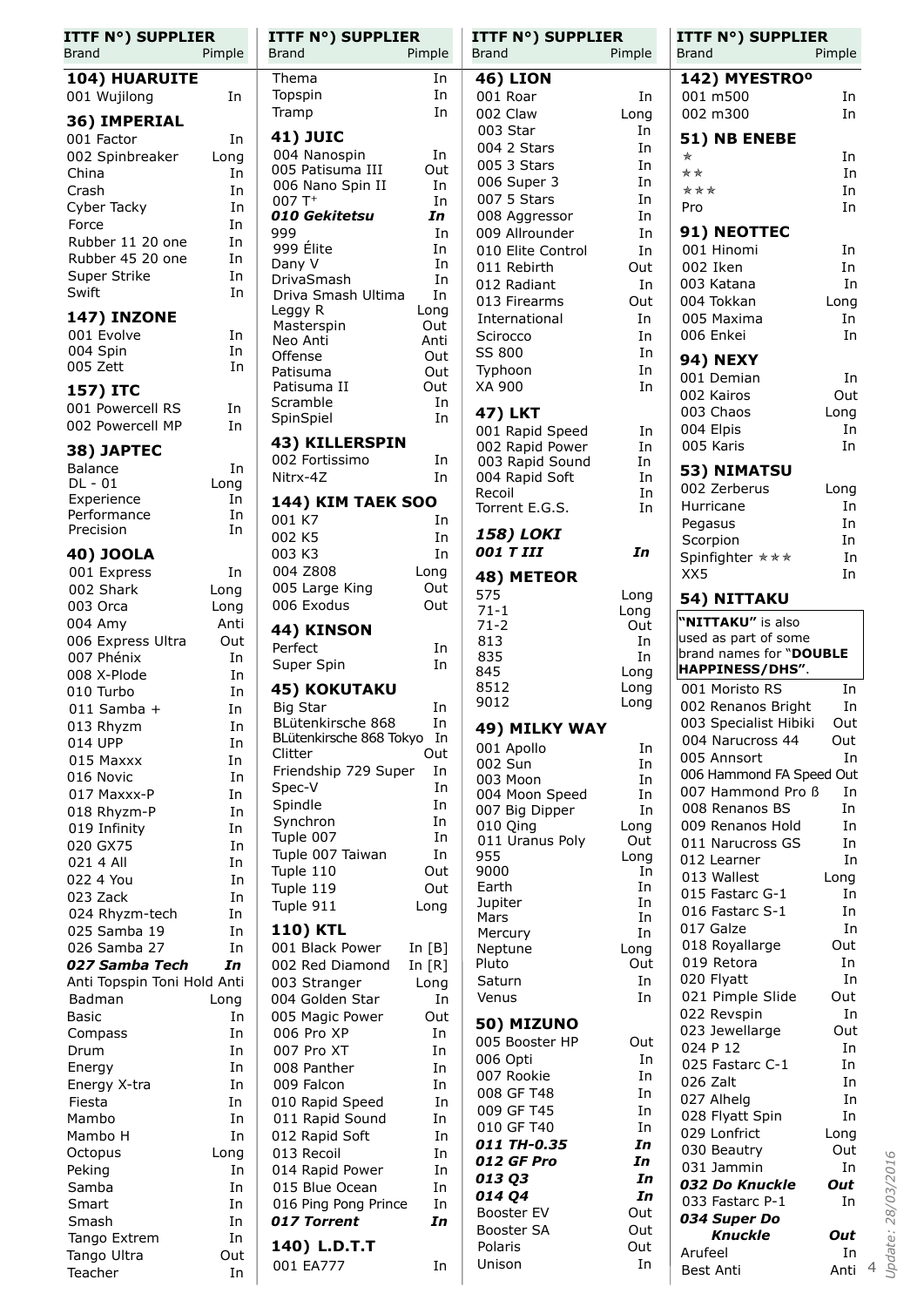| <b>ITTF N°) SUPPLIER</b>         |           | <b>ITTF N°) SUPPLIER</b>          |              | <b>ITTF N°) SUPPLIER</b>             |          | <b>ITTF N°) SUPPLIER</b>   |                     |
|----------------------------------|-----------|-----------------------------------|--------------|--------------------------------------|----------|----------------------------|---------------------|
| Brand                            | Pimple    | Brand                             | Pimple       | <b>Brand</b>                         | Pimple   | <b>Brand</b>               | Pimple              |
| Express                          | Out       | 60) REACTOR                       |              | 013 Agenda                           | Long     | China Extreme              | In                  |
| Hammond                          | In        | 001 Mirage                        | Out          | 014 Keiler                           | Out      | Chop & Drive               | In                  |
| Hammond FA                       | Out       | 002 Rafale                        | Out          | 015 Dornenglanz II                   | Long     | Clippa                     | Out                 |
| Hammond Pro a<br>Japan Original  | In<br>In  | 003 Pioneer                       | Out          | 016 Gipfelsturm                      | Out      | Cobra 2000                 | In                  |
| Magic Carbon                     | In        | 005 Corbor                        | In           | 017 Sandwind                         | Anti     | Destroyer                  | Long                |
| Micro                            | In        | 006 Tornado<br>007 Ckylin         | In<br>In     | 93) SPOKEY                           |          | Doer                       | In                  |
| Moristo 2000                     | In        | Corbor                            | In           | 001 Master                           | In       | Drive                      | In                  |
| Moristo 44                       | Out       |                                   |              |                                      |          | Energy Absorber            | Anti                |
| Moristo DF                       | In        | 154) RED AND BLACK                |              | <b>67) STAG</b>                      |          | Evo                        | In                  |
| Moristo LP                       | Long      | 001 X35                           | In           | 002 Peter Karlsson Training In       |          | Future                     | In                  |
| Moristo LP One                   | Long      | 61) RUCANOR                       |              | 004 Championship                     | In       | Innova                     | In                  |
| Moristo SP                       | Out       | 001 Competition                   | In           | 005 International                    | In       | Innova Premium             | In                  |
| Narucross EX<br><b>Nodias</b>    | In<br>In  | Competition                       | In           | 006 Power Drive Plus<br>007 Official | In<br>In | Innova Ultra Light         | In                  |
| Pimplemini                       | Out       | Mogi Ura                          | In           | 008 Peter Karlsson Gen-II In         |          | Innova Ultra Light         |                     |
| Pimplemini One                   | Out       | Orient                            | In           | 009 Tec                              | In       | Synergy Tech               | In                  |
| Refoma                           | In        | <b>TTB-150</b>                    | In           | 010 Super                            | In       | Magic                      | In                  |
| Renanos                          | In        | 87) SAN - EI                      |              | 011 Power Drive                      | In       | Magna                      | In                  |
| Screw                            | Long      | 001 Taipan                        | In           | 012 All Round                        | In       | Mendo                      | In                  |
| Screw One                        | Long      |                                   |              | 013 Thunder Spin Plus                | In       | Mendo Energy               | In                  |
| Specialist Chikara               | Out       | 62) SANWEI                        |              | Ninja Attack                         | In       | Mendo MP                   | In                  |
| Specialist One                   | Out       | 001 Target                        | In           | Ninja Fire                           | In       | Neos                       | In                  |
| Specialist Soft                  | Out       | 002 Rings Link                    | In           | 121) STARWOOD                        |          | Neos Sound                 | In                  |
| Specialist Soft HS               | Out<br>In | 003 Gears                         | In           | 001 Speed                            | In       | Neos Sound Synergy Tech In |                     |
| Spiral<br>Super Large            | Out       | 005 Ghost                         | Out          | 002 Spin                             | In       | Neos Synergy Tech          | In                  |
|                                  |           | 006 Code<br>007 T88 Taiji         | Long<br>In   | 003 Power                            | In       | Neos Tacky                 | In                  |
| <b>148) NOZOMI</b>               |           | 008 T88                           | In           | 004 Alfa 3                           | Long     | Optimum MP                 | In                  |
| 001 Kateru                       | In        | 009 T88 - I                       | In           | 005 Bravo                            | Out      | Premium                    | In                  |
| <b>55) PALIO</b>                 |           | 010 T88 - II                      | In           | 006 Alfa 9                           | Long     | Radical                    | Out                 |
| 001 Macro ERA                    | In        | 011 T88 - III                     | In           | 007 Bravo 8                          | Out      | Royal                      | Out                 |
| 002 Conqueror                    | In        | $012A+$                           | In           | 008 Naruwan                          | In       | Stream                     | In                  |
| 003 Flying Dragon                | Out       | 015 Target Pro 40+                | In           | 68) STIGA                            |          | Triumph                    | In                  |
| 004 Power Dragon                 | Out       | 130) SAUER&TRÖGER                 |              | 001 Boost TP                         | In       | 69) SUNFLEX                |                     |
| 005 Thor's                       | In        | 001 Hellfire                      | Long         | 002 Boost TC                         | In       | 001 Expert Xonox           | In                  |
| 006 Blit'z                       | In        | 002 Secret Flow                   | In           | 003 Boost TS                         | In       | 002 Expert Zeno            | In                  |
| 007 The Way                      | In        | 003 Easy P                        | Long         | 004 Boost TX                         | In       | 003 Anti Loop              | Anti                |
| 008 Aeolus<br><b>AK47</b>        | In        |                                   |              | 005 JMS EVO 1                        | In       | AF 50                      | In                  |
|                                  | In<br>In  | 113) SAVIGA                       |              | 006 Magna TC II                      | In       | <b>BZ 60</b>               | In                  |
| Amigo                            |           | "SAVIGA" is also used             |              | 007 Magna TS II                      | In       | Mandarin                   | In                  |
| CJ8000<br><b>CK531A</b>          | In        | as part of a brand name           |              | 008 Calibra LT                       | In       | Mikado                     | In                  |
|                                  | Long      | for "DAWEI".                      |              | 009 Calibra LT Sound                 | In       | Mogul                      | In                  |
| Drunken Dragon<br>Emperor Dragon | In<br>In  | 001 Turbo                         | In           | 010 Power LT                         | In       | Samurai                    | In                  |
| Hadou                            | In        | 002 Fantasy                       | Long         | 011 S                                | In       | Shogun<br>Sun-Control      | In<br>In            |
| Hidden Dragon                    | In        | 003 27                            | Long         | 012 S1                               | In       | Sun-Power                  | In                  |
|                                  | In        | 63) SCHILDKRÖT                    |              | 013 S2                               | In       | Taipan                     | In                  |
| HK1997                           | In        | Avantgarde ***                    | In           | 014 S3                               | In       |                            |                     |
| Macro                            |           | Champion *****                    | In           | 015 S4                               | In       | 70) SWORD                  |                     |
| Macro Pro                        | In<br>In  | Elite                             | In           | 016 S5                               | In       | 001 Break                  | In                  |
| Wildish Dragon                   |           | Energy                            | In           | 017 Calibra LT Plus                  | In       | 002 Paladin                | In                  |
| WP1013                           | Out       | Jade                              | In           | 018 Calibra LT Spin                  | In       | 003 Scylla                 | Long                |
| 56) PEACE                        |           | Prestige                          | In           | 019 Magna TX                         | In       | 005 Maze<br>006 Nano       | In<br>In            |
| "PEACE" is also used             |           | Spinmax                           | In           | 020 Calibra Tour S                   | In       | 007 Flute                  | In                  |
| as part of a brand name          |           | <b>133) SKITT</b>                 |              | 021 Calibra Tour M                   | In       | 008 Paladin II             | In                  |
| for "GAMBLER".                   |           | 001 Aconda                        | In           | 022 Calibra Tour H                   | In       | 009 Titan                  | In                  |
| C'oma                            | In        | 002 Uno                           | In           | 023 Airoc S                          | In       | 010 Long Can               | Out                 |
| Leo                              | In        | 003 Aconda Power                  | In           | 024 Airoc M                          | In       | 012 Dance                  | Out                 |
| Nova                             | In        | 166) SOULSPIN                     |              | 025 Airoc Astro S                    | In       | 013 Zeus                   | In                  |
| Vela                             | In        | 001 Project Sixteen In            |              | 026 Airoc Astro M                    | In       | 015 Ares                   | In                  |
| 58) PRASIDHA                     |           | 002 Project Sixteen ST In         |              | 027 Genesis M                        | In       | 2000-F                     | In                  |
| 001 Apple                        | In        |                                   |              | 028 Genesis S                        | In       | Hero<br>King               | In<br>In            |
| 002 Titan                        | In        | 108) SPINLORD                     |              | 029 Mantra S                         | In       | RG                         | In                  |
| 003 Long 1615                    | Long      | 001 Marder                        | In           | 030 Mantra M                         | In       |                            |                     |
| 004 Master                       | In        | 002 Tiger                         | In           | 031 Mantra H                         | In       | 153) SYNECTICS             |                     |
| 820                              | Out       | 003 Adler                         | In           | 032 Structure                        | Out      | 001 Stormaxe               | In                  |
| 830                              | In        | 004 Zeitgeist<br>005 Stachelfeuer | Long         | 033 Sculpture                        | Long     | 002 Tachyon                | In                  |
| Action                           | Out       | 006 Dornenglanz                   | Long<br>Long | Almana                               | In       | 72) TECNOPRO               | 29/03/2016          |
| Frankfurt                        | In        | 007 Irbis                         | In           | Almana Sound                         | In       | Competition                | In                  |
| Hamburg                          | In        | 008 Blitzschlag                   | Long         | Almana Sound                         |          | Expert                     | In                  |
| Long-A                           | Long      | 009 Degu                          | Out          | Synergy Tech                         | In       | Supercom                   | In                  |
| Osaka                            | In        | 010 Feuerstich                    | Long         | Carbo                                | In       | Tournament                 | In                  |
| Speed - F<br>Tokyo               | Out<br>In | 011 Waran                         | Out          | Carbo MC                             | In       |                            |                     |
| Twister 8338                     | In        | 012 Sternenfall                   | Long         | Carbo Sound                          | In       | 73) THREE NINE<br>999 T-1  | <b>Update:</b><br>5 |
|                                  |           |                                   |              |                                      |          |                            | In                  |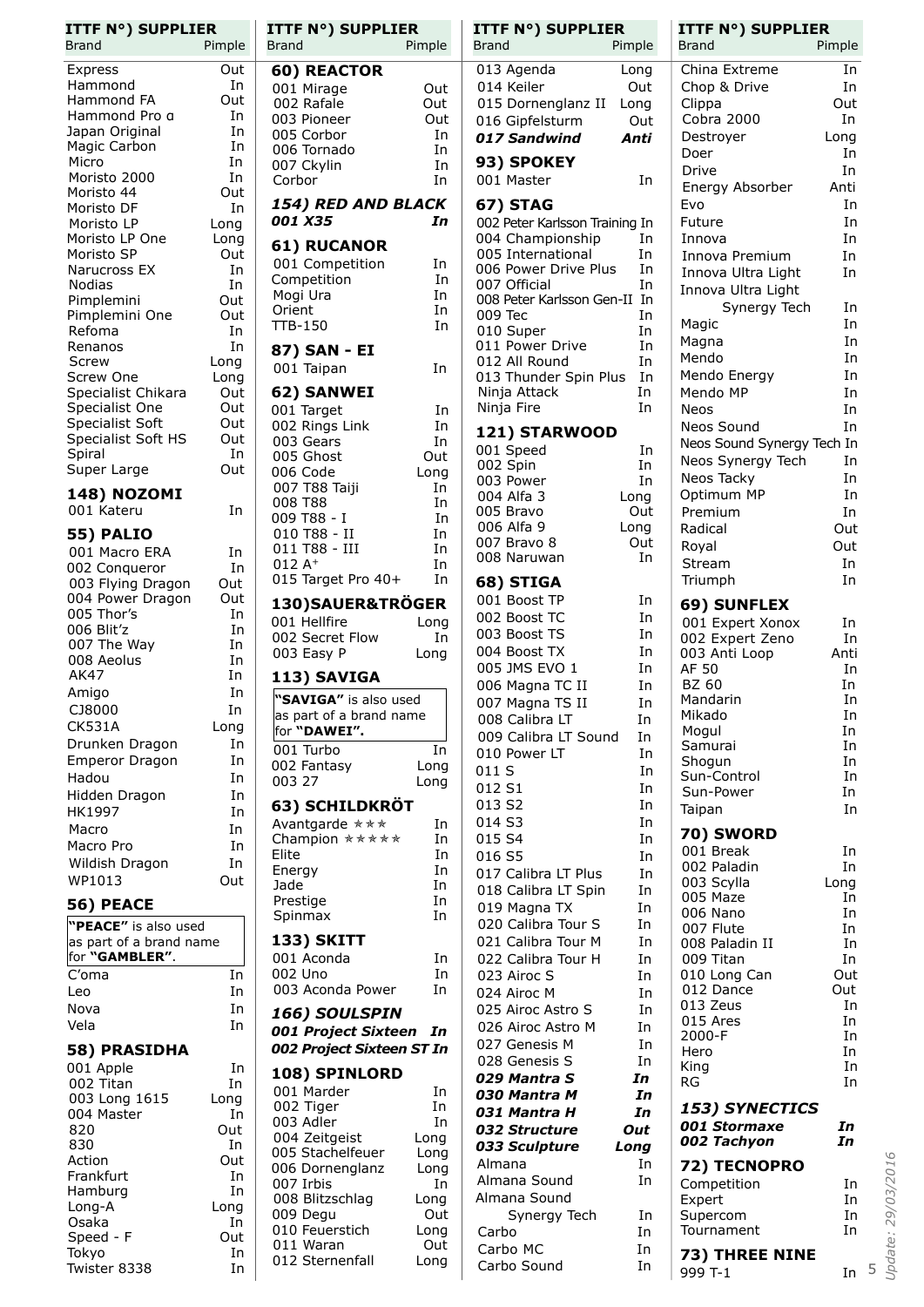| <b>ITTF N°) SUPPLIER</b><br><b>Brand</b><br>Pimple | <b>ITTF N°) SUPPLIER</b><br><b>Brand</b> | Pimple      | <b>ITTF N°) SUPPLIER</b><br><b>Brand</b>       | Pimple    | <b>ITTF N°) SUPPLIER</b><br>Pimple<br><b>Brand</b> |              |  |
|----------------------------------------------------|------------------------------------------|-------------|------------------------------------------------|-----------|----------------------------------------------------|--------------|--|
| 127) THREE SWORD                                   | 76) TSP                                  |             | 117) VICTAS                                    |           | 80) XIYING                                         |              |  |
| 001 Gallop<br>In                                   | 001 Curl P-H                             | Long        | $001 \text{ VO} > 101$                         | Out       | 001 999 Sharing Limbo In                           |              |  |
| 002 Prompt<br>In                                   | 004 Grandy                               | In          | $002$ VLB $> 301$                              | Out       | 889                                                | Out          |  |
| 003 Leap<br>In                                     | 005 Agrit                                | In          | $003$ VS $> 401$<br>$005 \text{ VO} > 102$     | In<br>Out | 81) XUSHAOFA                                       |              |  |
| In<br>004 Red Dragon                               | 006 Agrit Speed                          | In          | 006 V > 01                                     | In        | 999                                                | In           |  |
| 007 Zeus<br>Long                                   | 007 Rise                                 | In          | 007 V > 01 Limber                              | In        | 999 LSZ                                            | In           |  |
| 74) TIBHAR                                         | 008 Rise Speed<br>009 Curl P-4           | In          | $008 V > 01$ Stiff                             | In        | 999 ZCD                                            | In           |  |
| 001 Sinus<br>In                                    | 010 Spin Magic                           | Long<br>Out | 009 VS > 402 Limber                            | In        | Globe 999                                          | In           |  |
| 002 Grass Flex<br>Out                              | 011 Ventus Speed                         | In          | $010\ \text{VS} > 402\ \text{Double}$<br>Extra | In        | 82) YAPING                                         |              |  |
| 003 Grass Ultra<br>Long                            | 012 Ventus Spin                          | In          | $011 V > 15$ Extra                             | In        | 139                                                | In           |  |
| 004 Primus<br>In                                   | 013 Ventus Soft                          | In          | $012 V > 15$ Limber                            | In        | 83) YASAKA                                         |              |  |
| 005 Genius<br>In                                   | 014 Regalis Red                          | In          |                                                |           | 001 Pryde                                          | In           |  |
| In<br>006 Nianmor                                  | 015 Regalis Blue                         | In          | <b>129) VTEC</b><br>001 V I                    | In        | 002 Pryde 30                                       | In           |  |
| 007 Aurus<br>In                                    | 016 Spectol Red                          | Out         |                                                |           | 003 Xtend LB                                       | Out          |  |
| In<br>008 Grip - S<br>009 Genius +<br>In           | 017 Spectol Blue                         | Out         | 78) WINNING                                    |           | 005 Marvelous                                      | Out          |  |
| 010 Mythik<br>Long                                 | 018 Spinpips Red                         | Out         | 738 Super                                      | In        | 006 Pryde 40                                       | In           |  |
| 012 Evolution FX - P<br>In                         | 019 Spinpips Blue                        | Out         | Friendship 729 Super TSS In                    |           | 007 Rakza 7                                        | In           |  |
| 013 Evolution MX - P<br>In                         | 020 Gambit                               | In          | King Power Komann<br>Komann                    | In<br>In  | 008 Rakza 9                                        | In           |  |
| 014 Grip - S Europe<br>In                          | 730                                      | In          | Komann Super Fit                               | In        | 009 Rakza 7 Soft                                   | In           |  |
| 015 1Q<br>In                                       | <b>Bolt</b>                              | In          | $NP - 1$                                       | Out       | 011 Mark V HPS                                     | In           |  |
| 016 5Q<br>In                                       | <b>Brio</b>                              | In          | $NP - 2$                                       | Out       | 012 Mark V HPS Soft                                | In           |  |
| 017 Evolution EL - P<br>In                         | Curl P-1 R                               | Long        | $NP - 6$                                       | Out       | 013 Rakza PO                                       | Out          |  |
| 018 Evolution MX - S<br>In                         | Curl P-2                                 | Out         | $NP - 8$                                       | Out       | 016 Xtend SD                                       | In           |  |
| 019 5Q $+$<br>In                                   | Curl P-3                                 | Long        | 79) XIOM                                       |           | 017 Spinate                                        | Out          |  |
| 020 Volcano +<br>In                                | Curl P-3a R<br>Giant                     | Long<br>In  | 002 Zeta                                       | In        | 018 RakzaX                                         | In           |  |
| 021 Quantum<br>In                                  | Hiyaku                                   | In          | 003 Omega IV                                   | In        | 019 RakzaX Soft                                    | In           |  |
| 022 Nimbus<br>In                                   | L Catcher                                | Out         | 007 Sigma III                                  | In        | 020 Rising Dragon                                  | In           |  |
| 023 Hybrid K1<br>In                                | Milli Tall II                            | Out         | 008 Vega Europe                                | In        | 021 Large Claft<br>Anti Power                      | Out<br>Anti  |  |
| 024 Crazy Bull<br>In                               | Miracle                                  | Out         | 009 Vega Asia                                  | In        | $A-1-2A-1$                                         | Out          |  |
| 025 Evolution EL-S<br>In                           | Spectol                                  | Out         | 011 Zava 1                                     | Out       | $A-1-2A-2$                                         | Out          |  |
| 026 Evolution FX-S<br>In                           | Summit                                   | In          | 012 Vega Pro                                   | In        | Cobalt a                                           | Out          |  |
| In<br><b>Bungee</b>                                | Super Spinpips                           | Out         | 013 Vega Elite                                 | In        | Cobalt X1                                          | Out          |  |
| In<br>Dang                                         | Tarbit                                   | In          | 014 Tau I                                      | In        | Cobalt X2                                          | Out          |  |
| Ellen<br>Anti                                      | T - Rex                                  | In          | $015$ Tau II                                   | In        | Fusion                                             | In           |  |
| Extra Long<br>Long<br>Grass<br>Long                | Triple                                   | In          | 017 Omega IV Pro                               | In        | Mark V                                             | In           |  |
| Long<br>Grass D. TecS                              | Tyranno                                  | Out         | 018 Omega IV Asia                              | In        | Mark V AD                                          | In           |  |
| Learn Cont<br>In                                   | UQ                                       | In          | 019 Omega IV Europe In<br>020 Omega IV Elite   |           | Mark V GPS                                         | In           |  |
| Learn Spin<br>In                                   | X's                                      | In          | 023 Vega China VH                              | In<br>In  | Mark V M 2                                         | In           |  |
| Legend<br>In                                       | $X's F-1$                                | In          | 024 Vega China VM                              | In        | Mark V XS                                          | In           |  |
| Nimbus<br>In                                       | 96) TUTTLE                               |             | 025 Zava II                                    | Out       | Original Soft                                      | In           |  |
| Norm<br>In                                         | 001 Beijing                              | In          | 028 Omega II                                   | In        | Original                                           | Out          |  |
| Phantom<br>In                                      | 002 World No. 1                          | In          | 029 Omega III                                  | In        | Original A-1                                       | Out          |  |
| Rapid<br>In                                        | 004 LV                                   | In          | 030 Sigma II Europe                            | In        | Original A-2                                       | Out          |  |
| In<br>Rapid D. TecS                                | 005 888                                  | In          | 031 Musa I                                     | In        | Original Extra                                     | In           |  |
| Rapid Soft<br>In                                   | 006 Spring - 3B                          | In          | 032 Musa II                                    | In        | Phantom 007                                        | Long         |  |
| Rookie D. TecS<br>In                               | 007 Summer - 3C                          | Out         | 033 Vega Japan                                 | In        | Phantom 008<br>Phantom 009                         | Long<br>Long |  |
| Samurai<br>In                                      | 008 Autumn - 3D                          | Long        | 034 Sigma II Pro                               | In        | Phantom 0011 ∞                                     | Long         |  |
| Serie 2000<br>In                                   | 009 Winter - 3E                          | Out         | 035 Omega V Tour<br>036 Omega V Pro            | In<br>In  | Phantom 0012 ∞                                     | Long         |  |
| Speedy Soft<br>Out                                 | 010 Prevention Arc                       | Anti        | 037 Vega SPO                                   | Out       | Top 12                                             | In           |  |
| Speedy Soft D. TecS<br>Out<br>In                   | 011 A 380 Sky                            | In          | 038 MUV <sup>o</sup> Prospin                   | In        | Vision                                             | In           |  |
| Speedy Spin<br>Speedy Spin Premium<br>In           | 012 2013 Positive Energy In              |             | 039 MUV <sup>°</sup> Eurospin                  | In        | V Stage                                            | In           |  |
| Standard<br>In                                     | 013 2015 Good                            | In          | 040 MUV <sup>o</sup> Hyspin                    | In        | Wallie                                             | In           |  |
| Storm<br>In                                        | 014 2018 VIP<br>015 55A                  | In<br>In    | 041 MUV <sup>°</sup> Vspin                     | In        | Xtend                                              | In           |  |
| Super Defense 40<br>In                             | 016 66B                                  | In          | 042 Omega V Asia                               | In        | Xtend HS                                           | In           |  |
| In<br>Vari Spin                                    | 017 South Pole                           | In          | 043 Omega V Europe                             | In        | Xtend PO                                           | Out          |  |
| Vari Spin D. TecS<br>In                            | 018 North Pole                           | In          | 045 Musa III                                   | In        | 84) YASHIMA                                        |              |  |
| Volcano<br>In                                      |                                          |             | 046 Vega LPO                                   | Out       | Competition XR3000                                 | In           |  |
|                                                    | 85) V 3 TEC                              |             | 048 Omega IIx                                  | In        | Upper Spin                                         |              |  |
| 75) TONI HOLD                                      | 001 Spin Attack X3                       | In          | 049 Musa III China                             | In        | Competition XR 7                                   | In.          |  |
| "TONI HOLD" is also                                | 002 Fast Control S1                      | In          | 050 Vega Europe DF                             | In        | XX 3                                               | In           |  |
| used as part of a brand                            | 003 Power Drive Y5                       | In.         | 051 Vega Asia DF<br>Omega I                    | In<br>In  | XX 5                                               | In           |  |
| name for "JOOLA".                                  | <b>123) VALOR</b>                        |             | Omega II                                       | In        | <b>165) YULU SPORTS</b>                            |              |  |
| Anti Topspin New 40<br>Anti                        | 001 Premier                              | Out         | Omega III                                      | In        | 001 Jadedeer III                                   | In           |  |

Yanus – DF 1n

 $\overline{\phantom{a}}$